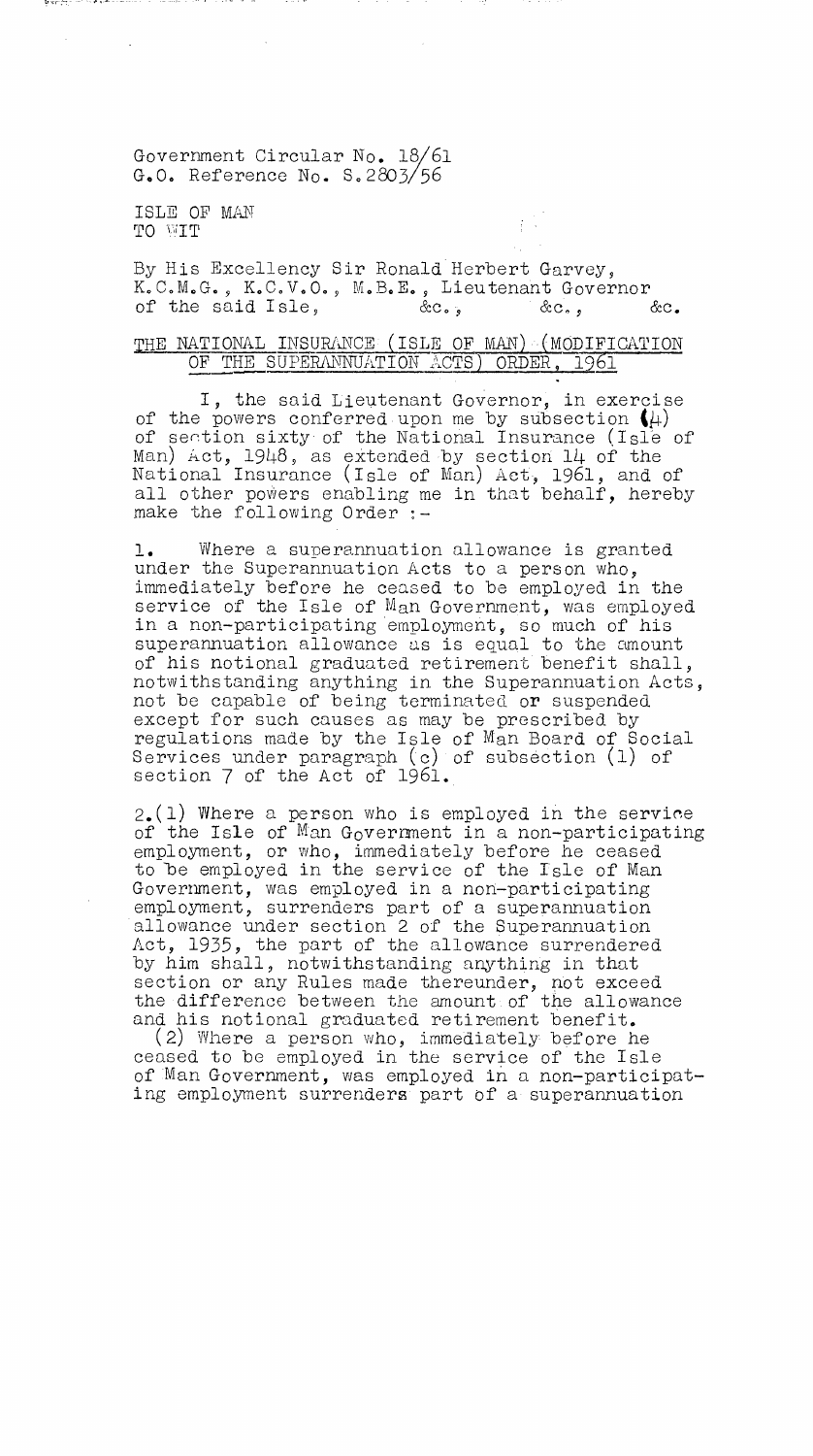allowance under section 33 of the Superannuation Act, 1949, the part of the allowance surrendered by him under that section together with any part thereof surrendered under section 2 of the Superannuation Act, 1935, shall, notwithstanding anything in the said section 33 or any Rules made thereunder, not exceed the difference between the amount of the allowance and his notional graduated retirement benefit.

- Where -
- (a) an allowance under section 6 of the Superannuation Act, 1909, (which relates to compensation for abolition of office) has been granted to a person who, immediately before he ceased to be employed in the service of the Isle of Man Government, was employed in a non-participating employment, and
- (b) he makes an application under the Pensions Commutation Acts, 1871 to 1882, for the commutation of the said allowance or a portion

thereof by the payment of a capital sum of money, so much of the said allowance as is equal to the amount of his notional graduated retirement benefit shall, notwithstanding anything in the Pensions Commutation Acts, 1871 to 1882, not be capable of being commuted under those Acts.

 $\mu_{\bullet}(1)$  Where  $\leftarrow$ 

- (a) a person to whom a superannuation allowance is granted under the Superannuation Acts is entitled to graduated retirement benefit, or would be so entitled if he were over pensionable age and had retired from regular employment, and
- (b) the whole or any part of such graduated retirement benefit is attributable to graduated contributions paid, Or treated by virtue of subsection (3) of section 6 of the Act of 1961 as having been paid, by him during any period of his reckonable service in respect of his employment in the service of the Isle of Man Government, and
- (c) the number of units of such graduated contributions, ascertained in accordance with subsections  $(3)$  and  $(4)$  of section 4 of the Act of 1961, exceeds four,

his superannuation allowance shall, in respect of any period after he has attained pensionable age, be reduced in accordance with the next following paragraph.

(2) The yearly date of such person's superannuatid allowance shall be reduced by one pound six shilling for every unit, ascertained in accordance with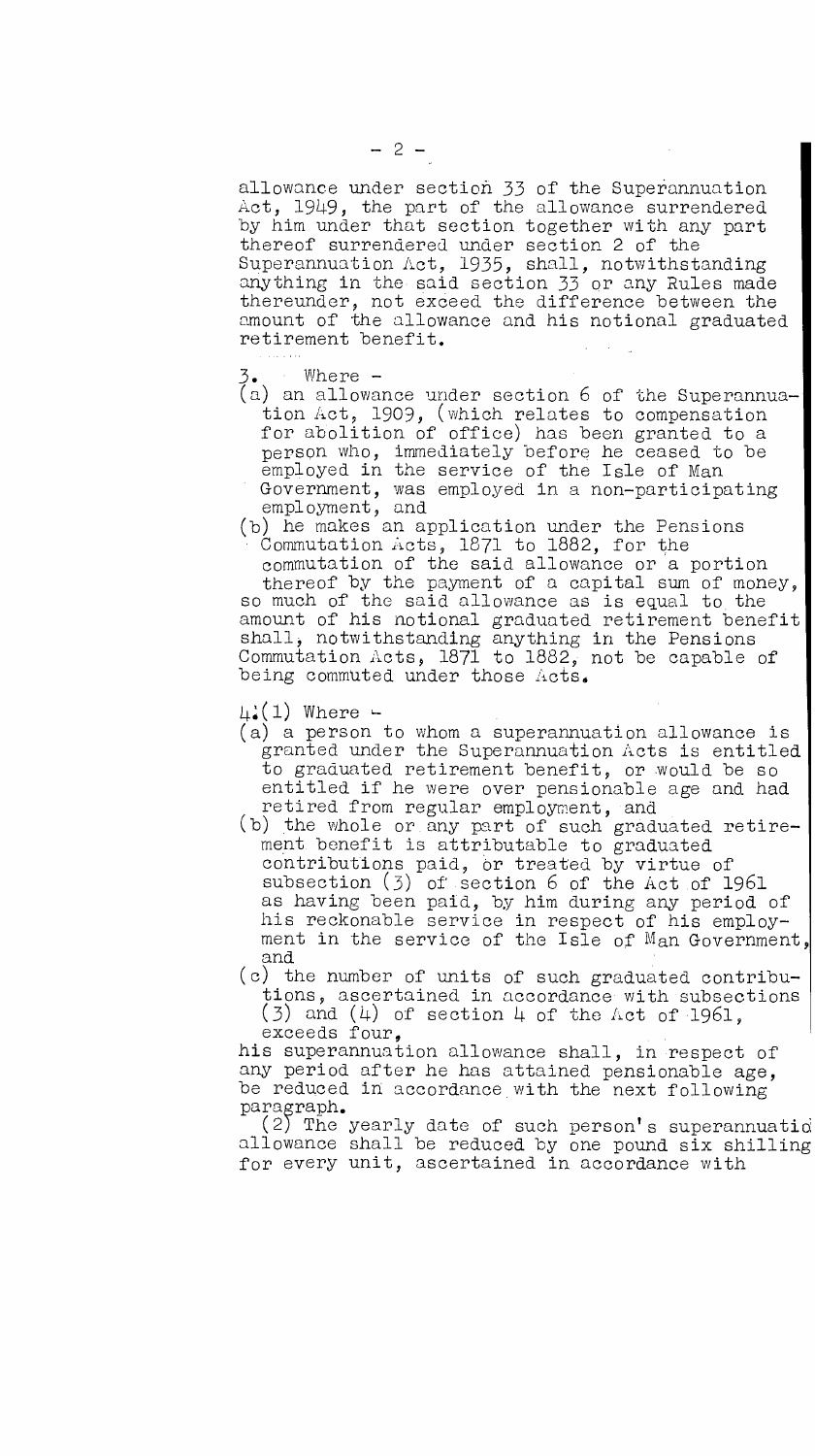subsections (3) and (4) of section 4 of the Act of 1961, of graduated contributions paid, or treated by virtue of subsection (3) of section 6 of that Act as having been- paid, by him during any period of his reckonable service in respect of his employment in the service of the Isle of Man Government.

5.(1) In this Order, the following expressions have, the meanings hereby respectively assigned to them, that is to say :

the Act of 1961" means the National Insurance (Isle of Man) Act,  $1961$ ;

"graduated contributions" means .graduated con-

tributions under the Act of 1961;<br>"graduated retirement benefit" means graduated

retirement benefit under the Act of 1961;<br>"non-participating employment" has the meaning<br>assigned to it by subsection  $\binom{2}{y}$  of section 6 of the  $Act$  of  $1961;$ 

"non-participating service" means, in relation to any person, so much of his service in a nonparticipating employment after the third day of April, nineteen hundred and sixty-one, as is either - •

(a) service in the service of the Isle of

Man Government, or<br>(b) other service which is reckonable service; "notional graduated retirement benefit" means, in relation to any person, the amount, expressed as a yearly rate, of the graduated retirement benefit which would be payable to him in return for an amount of graduated contributions equal to one•such,contribution paid in each week of the period of his non-participat. ing service in respect of a weekly payment of

remuneration of fifteen pounds; "pensionable age" has the meaning assigned to it by subsection (1) of section 67 of the

National Insurance (Isle of Man) Act, 1948; "reckonable service" means, in relation to any person, service which is reckonable for the purpose of determining the amount of his superannuation allowance; •

"the Superannuation Acts" means the. Superannuation Acts, 1834 to 1960, of the Imperial Parliament as applied in the Isle of Man under and by . virtue of the Resolution of Tynwald of the 17th April, 1958.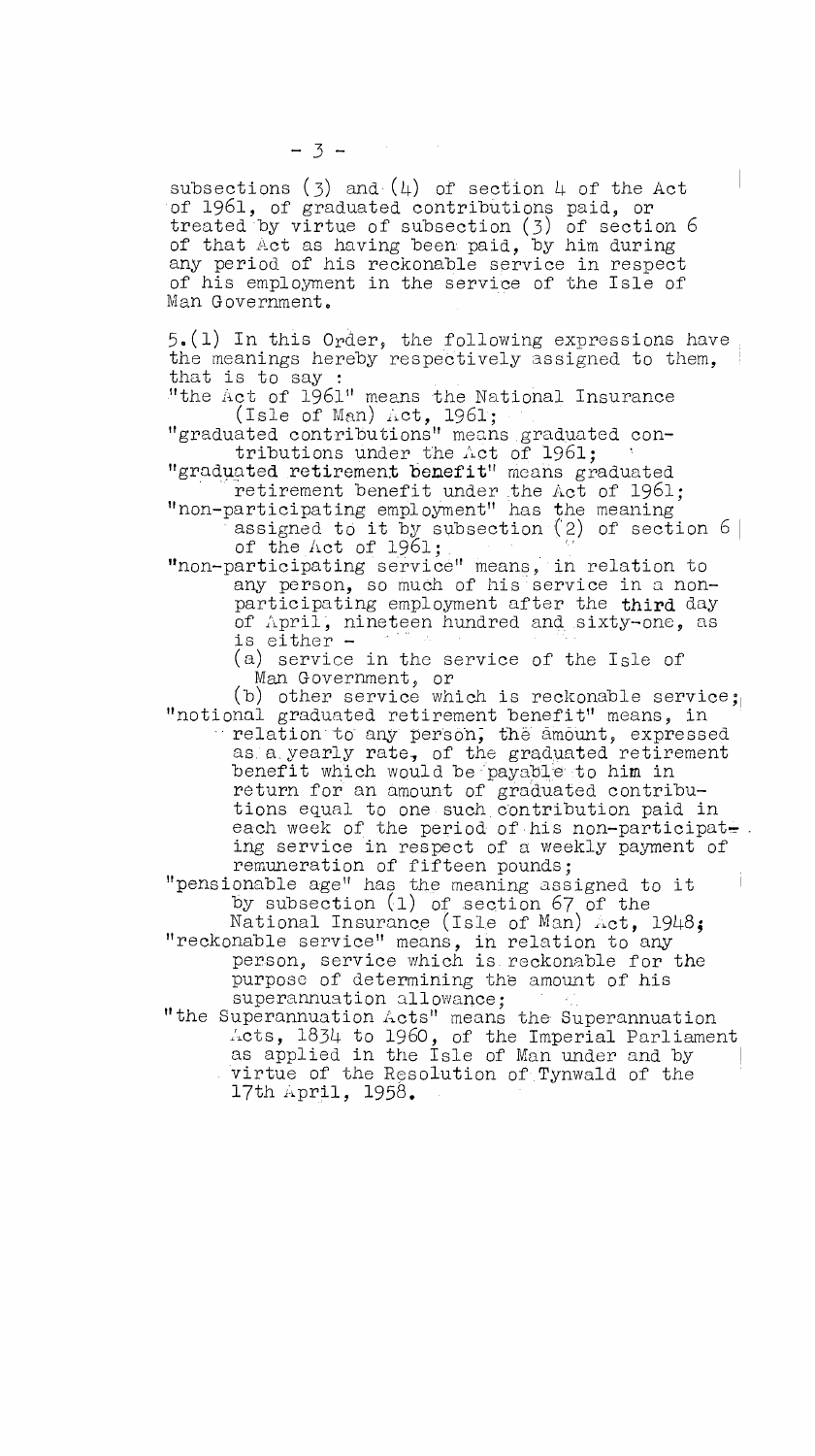superannuation allowance" includes any annual superannuation, compensation or retiring

and a strategic state

allowance payable under the Superannuation Acts, but does, not include any annual allowance granted in the case of injury aris-

ing. from service in accordance with the terms of a Treasury Warrant made under

section 41 of the Superannuation Act, 1949. (2) Any reference in this Order to the provisions of any enactment shall be construed, except where the context otherwise requires, as a reference to those provisions as amended or re-enacted by any subsequent enactment.

(3) The interpretation Act, 1949, shall apply for the interpretation of this Order as it applies for the interpretation of an Act of Tynwald.

6. This Order may be cited as the National Insurance  $(I_S1e$  of  $M_{3n})$  (Modification of the Superannuation Acts) Order, 1961, and shall come into operation on the third day of April, nineteen hundred and sixty-one.

Dated this day of nineteen hundred and sixty-one.

Lieutenant Governor.<br>- - - - - - - - - - - -

## EXPLANATORY NOTE

(This Note is not part of the Order, but is intended to indicate its general purport.)

The purpose of this Order is to modify the Superannuation Acts, 1834 to 1960, of the Imperial Parliament as applied in the Isle of Man under and by virtue of the Resolution of Tynwald of the 17th  $\Lambda$ pril, 1958, in connection with the operation of the provisions of the National Insurance (Isle of Man) Act, 1961.

By virtue of Section 6(2) of that Act, an employment may not be contracted out of the graduated National Insurance scheme unless those employed in it qualify for equivalent pension benefits. Section 7(1) of the Act lays down the conditions - which must be satisfied if an occupational pension scheme is to be treated as providing equivalent pention benefits. The purpose Of paragraphs 1 to 3 of this Order is to modify the Superannuation Acts so that the superannuation allowances payable to established officers of the Isle of Man Government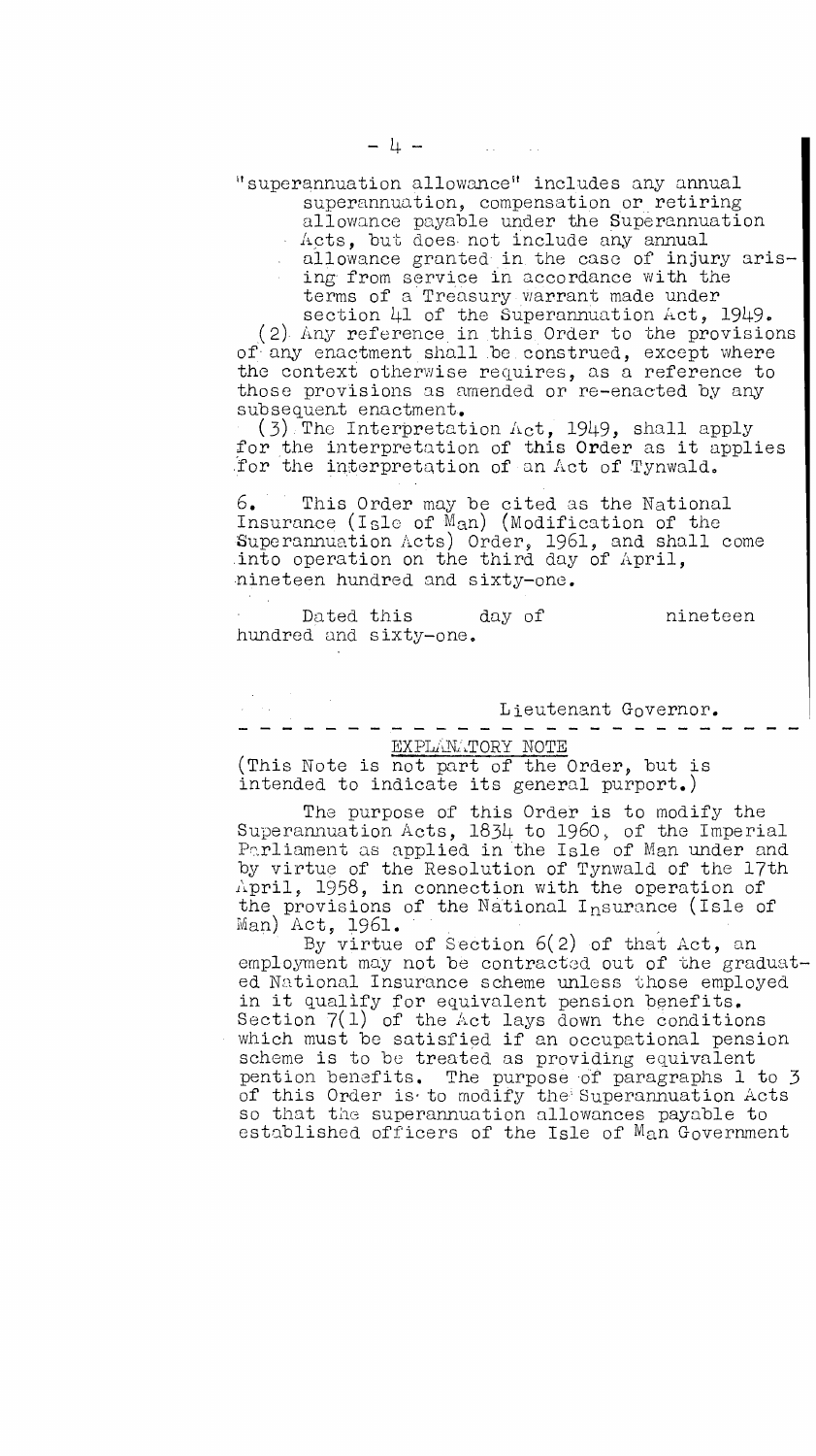will satisfy these conditions. Paragraph 1 prevents the termination or suspension (except for prescribed causes) of so much of a superannuation allowance as is equivalent to the amount of graduated pension which would be payable if graduated contributions were paid at the maximum rate (i.e. on earnings of £15<sup>-</sup>a week) throughout a like period of service. Paragraphs 2 and 3 prevent the surrender or commutation of a similar portion of a superannuation allowance.

Paragraph 4 provides for the reduction of the euperannuation allowance payable during any period after age 65 (60 for women) to an established Government Officer who is entitled to a graduated National Insurance pension, where any of the graduated pension is attributable to service which is reckonable for determining the amount of his superannuation allowance. The amount of the reduction is equivalent to the amount of graduated pension attributable to such service, except in respect of service after age 65 (60 for women) where it may be less than the full equivalent.

This Order was approved by resolution of Tynwald on the day of March, 1961.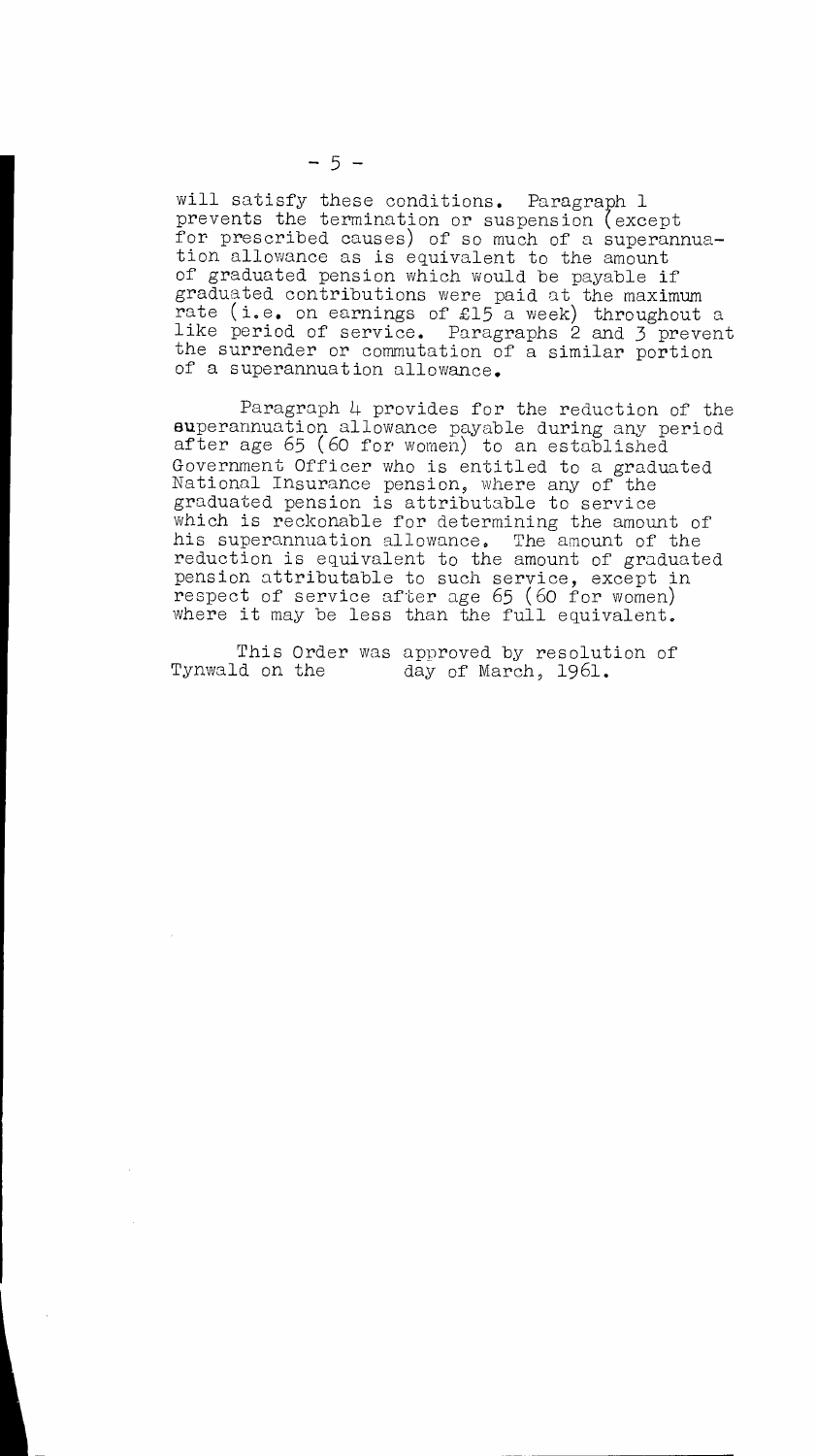

 $\ddot{\phantom{0}}$ a<br>Kabupatèn  $\mathcal{A}_\mathcal{A}$ 

 $\mathcal{L}(\mathcal{A})$  .

 $\mathcal{L}^{\text{max}}_{\text{max}}$  and  $\mathcal{L}^{\text{max}}_{\text{max}}$ 

 $\sim$ 

 $\frac{1}{2} \frac{1}{2} \frac{1}{2} \frac{1}{2} \frac{1}{2} \frac{1}{2} \frac{1}{2} \frac{1}{2} \frac{1}{2} \frac{1}{2} \frac{1}{2} \frac{1}{2} \frac{1}{2} \frac{1}{2} \frac{1}{2} \frac{1}{2} \frac{1}{2} \frac{1}{2} \frac{1}{2} \frac{1}{2} \frac{1}{2} \frac{1}{2} \frac{1}{2} \frac{1}{2} \frac{1}{2} \frac{1}{2} \frac{1}{2} \frac{1}{2} \frac{1}{2} \frac{1}{2} \frac{1}{2} \frac{$  $\sim$ 

 $\frac{1}{2} \sum_{i=1}^{n} \frac{1}{i!} \sum_{j=1}^{n} \frac{1}{j!} \sum_{j=1}^{n} \frac{1}{j!} \sum_{j=1}^{n} \frac{1}{j!} \sum_{j=1}^{n} \frac{1}{j!} \sum_{j=1}^{n} \frac{1}{j!} \sum_{j=1}^{n} \frac{1}{j!} \sum_{j=1}^{n} \frac{1}{j!} \sum_{j=1}^{n} \frac{1}{j!} \sum_{j=1}^{n} \frac{1}{j!} \sum_{j=1}^{n} \frac{1}{j!} \sum_{j=1}^{n} \frac{1}{$ 

 $\frac{d}{dt}$  $\ddot{\phantom{0}}$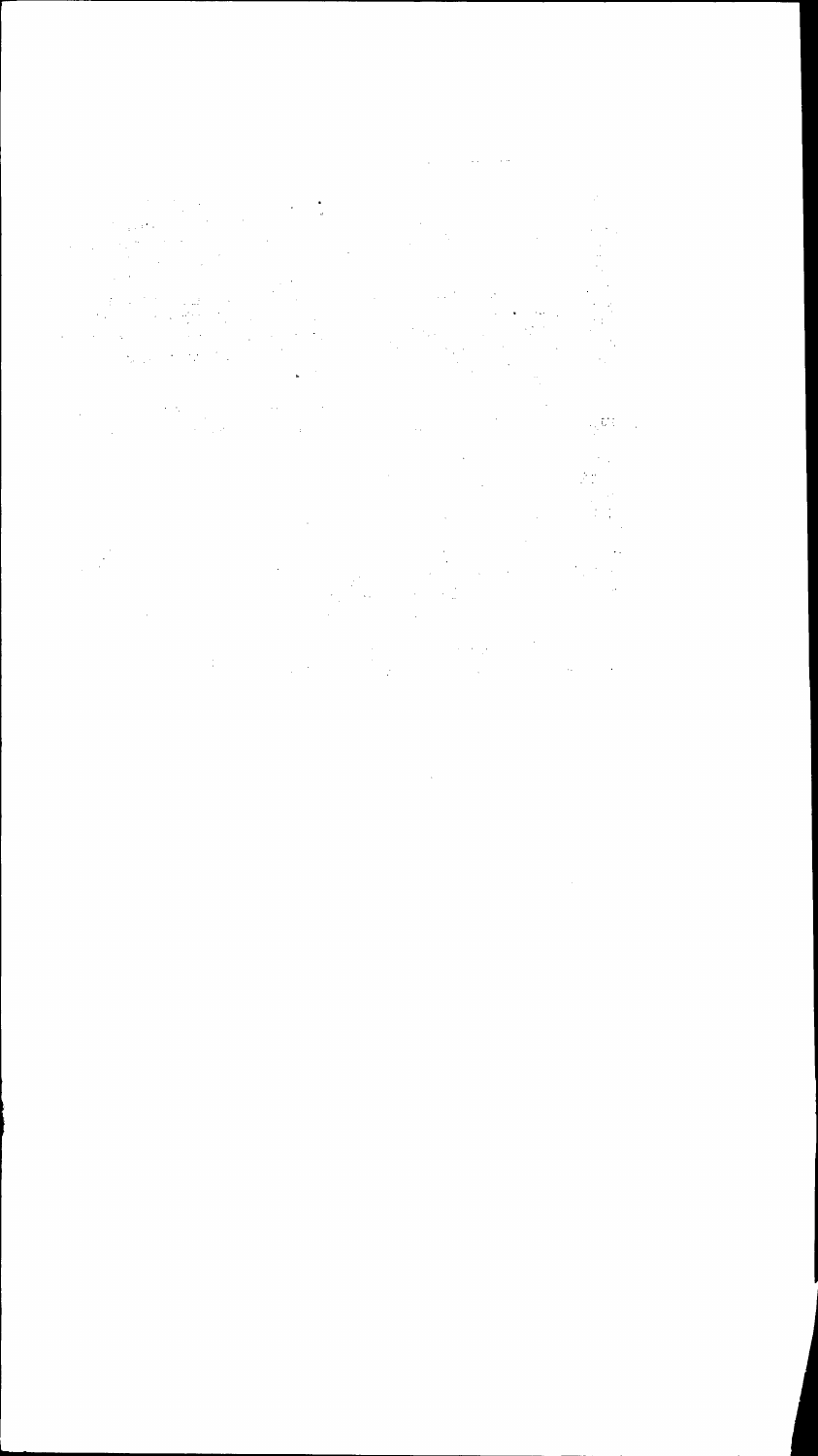Government Circular No. 24/61. (amended). G. O. Reference No. S. 2803/55 and S. 2803/49 .....

ISLE OF MAN TO WIT

By His Excellency Sir Ronald Herbert Garvey, K. C. M. G., K.C.V.O., M.B.E., Lieutenant Governor of the said Isle း ဗိ**၀**  $\&\bullet_\bullet$ ೋ≎  $\sim 10^{11}$ 

 $\mathcal{X} \subset \mathbb{R}^n$ 

#### MATIONAL INSURANCE

The National Insurance (Modification of the Superannuation (Officers of Boards) (Isle of Man Electricity Board) Scheme, 1960) Regulations, 1961.

I. the said Lieutenant Governor, in exercise of the powers conferred upon me by subsection  $(4)$  of section sixty of the Wational Insurance (Isle of Man) Act,  $1948$ , as extended by section fourteen of the National Insurance (Isle of Man) Act,  $1961$ , and of all other powers enabling me in that behalf, hereby make the following Order:-

 $\frac{\text{PART}}{\text{I}} = \frac{\text{GJNJRAI}}{\text{L}}$ 

Citation and Commencement

1. These Regulations may be cited as the Dational Insurance (Modification of the Superannuation (Officers of Boards)(Isle of Man Blectricity Board) Scheme, 1960) Regulations, 1961, and shall come into operation on the third day of April, nineteen hundred and sixty-one.

#### Interpretation.

2. (1) In these Regulations, the following expressions have the meanings hereby respectively assigned to them, that is to say:

 $\Delta\sim 10^4$ 

 $\sim 100$  km s  $^{-1}$ 

"the Act of 1948" means the National Insurance  $(Is1e of$  man) Act,  $1948$ ;  $\sim 100$ "the Act of 1961" means the National Insurance (Isle of Man) Act, 1961; a mara na mga barangay "graduated contributions" means graduated contributions under the Act of 1961; a strategy "graduated retirement benefit" means graduated contributions benefit under the Act of 1961;

. . . . . . . . . /2.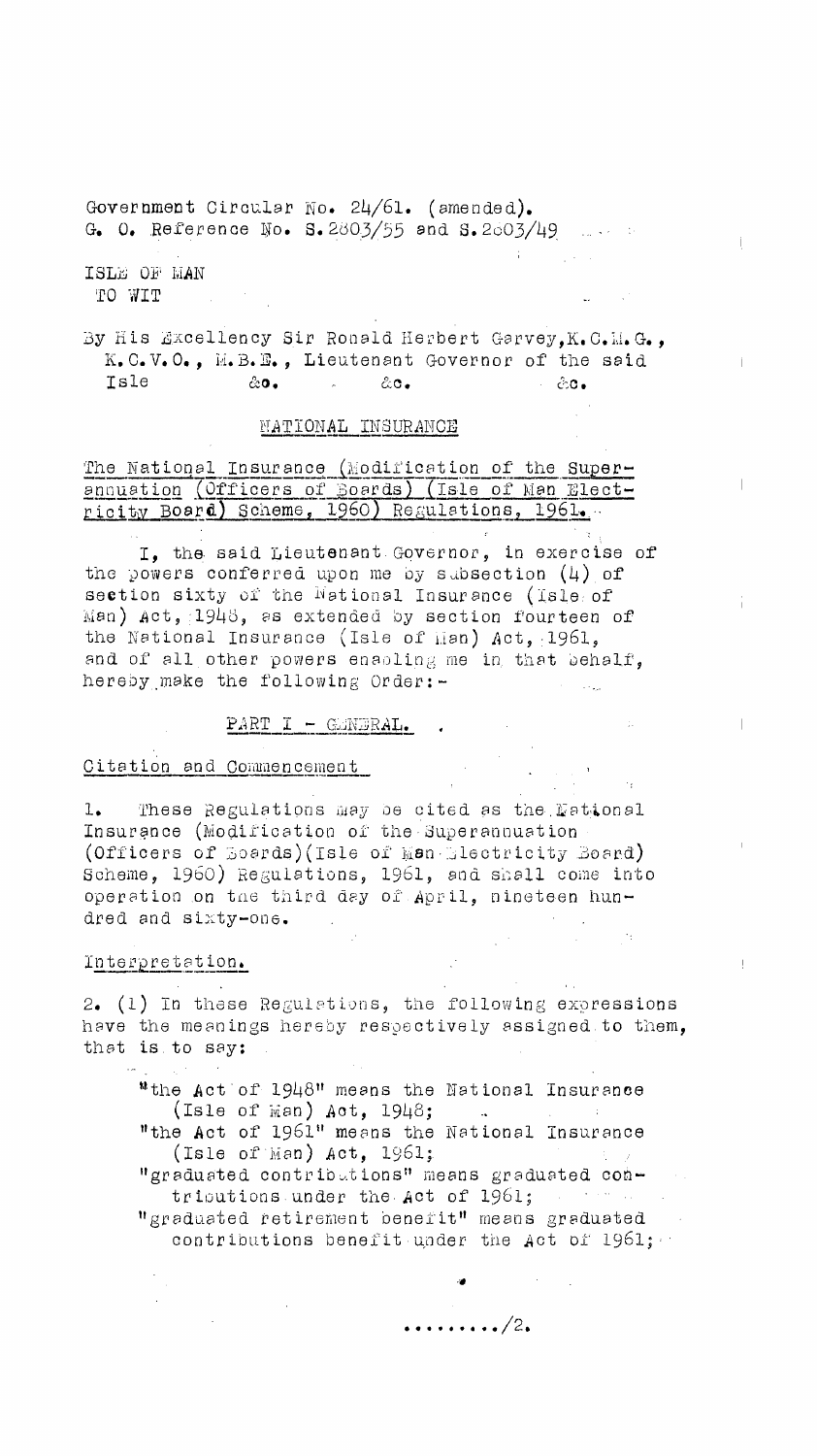"non-participating employment" has the meaning assigned to it by subsection (2) of section 6 or the Act of 1961

"non-participating service" means, in relation to any person, so much of his service in . a non-participating employment after the third day or April, nimeteen hundred and.

sixty-one, as is either  $-1$ 

(a) service in the service of the Board; or  $(b)$  other service which is reckonable service; "notional graduated retirement benefit" means,

in relation to any person, the amount,  $ex$ pressed es e yearly. rate, of the graduated contributions equal to one such contribution paid in each week of the period of his nonparticipating service in respect of a weekly payment of remuneration of fifteen? pounds;

"the Board" means the Isle of Man Blectricity Board;

"Officer" has the same meaning as in the Superannuation (Officers of Boards) Acts, 1934 to 1939;

"the Scheme" means,the Superannuation (Officers or Boards)(Isle of Man Electricity Board) Scheme, 1960;

"pensionable age" has the meaning assigned to it by subsection (1) of section 67 of the

National Insurance (Isle of Man) Act,19148; "reckonable service"means in relation to any person, service which is recaonsole for the purpose of determing the amount of his superannuation allowance;

"superannuation allowance" includes any annual superannuation, compensation or retiring allowance payable under the Scheme, but does. not include any annual allowance granted  $\sim$  in the case of in, ary arising from service in accordance with the terms of a Treasury warrant made under section 41 of the Superannuation Act, 1949, of the Imperial 'Parliament.

(2) Reference in this Order to Acts of the Imperial Parliament and Rules and Jarrants made thereunder shall be construed as references to those Acts, Rules and,'7arrants as applied in the Isle or Man under the provisions of the Scheme.

(3) Any referen'e in this Order to the provisions or any enactments shall be construed, except whore the context otherwise requires, as a reference to those  $\cdots \cdots \sqrt{3}$ 

 $\hat{\varphi}$  is a consection  $\mathcal{L}^{(2)}$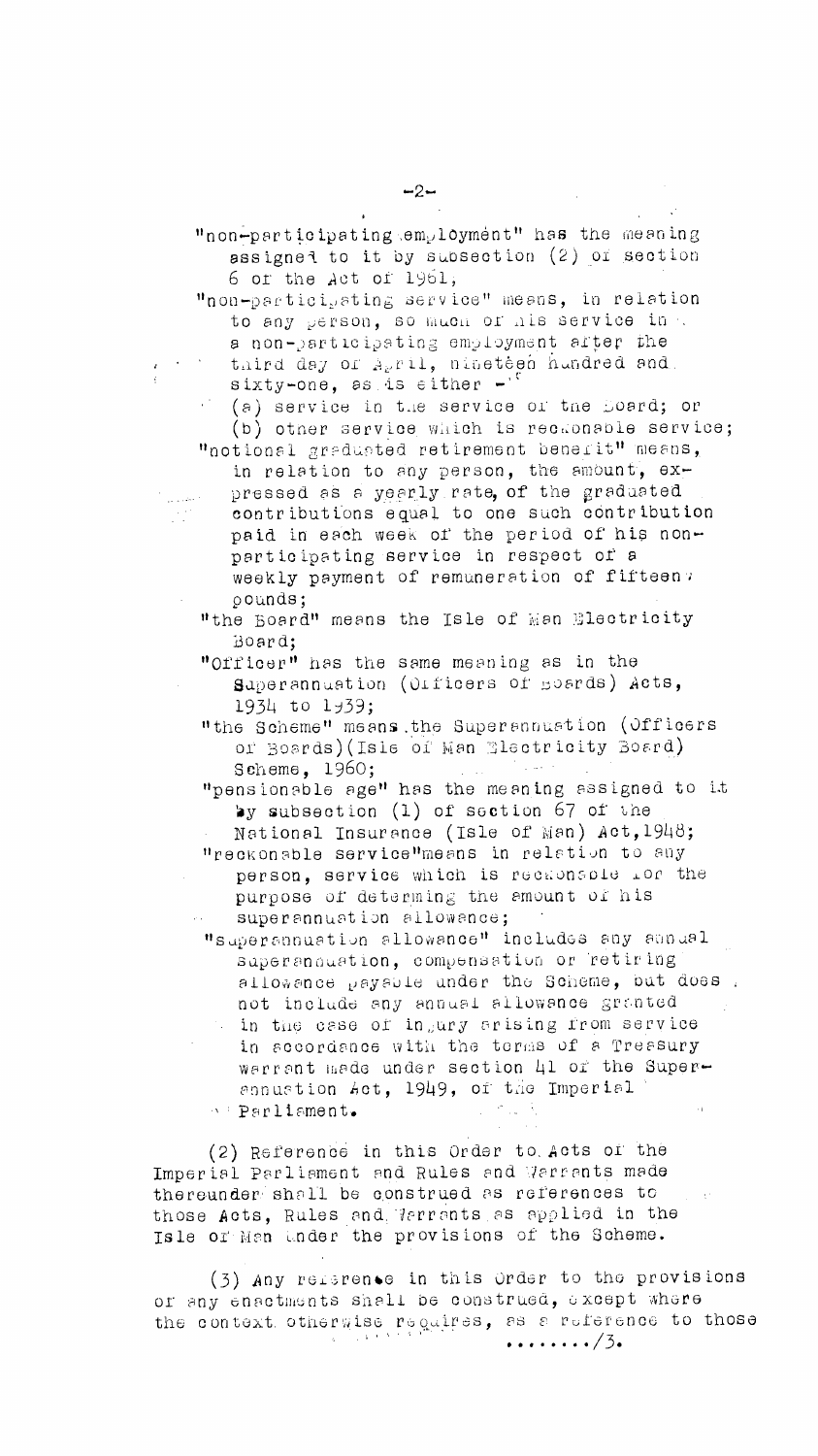provisions as amended or re-enacted by any supsquent enactment.

 $\mathcal{L}(\mathfrak{u})$  The Interpretation Act, 1949, shall apply for the interpretation of these Regulations as it applies for the interpretation of an Act of Tynwald.

#### Modification of the Scheme.

The Scheme shall, as from the 3rd day of  $3.1$ April, 1961, have errect subject to the modifications contained in these Regulations.

### PART II - MODIFICATION OF CONTRIBUTIONS

#### Reduction of Contributions

4. Subject to the provisions of this Order the amount of the contributions payable by an officer under paragraph 10 of the Scheme in respect of any period of participating employment shall be reduced by whichever of the amounts specified in sub-paragraphs (a) or (b) hereunder is the greater; that is  $t$  o say :-

(a) an amount equal to one per centum of so w much of his remuneration as does not exceed £780 per annum, or

- (b) (i) in the case of a man, the sum of three pounds and eightpence per annum, or

(ii) in the case of a woman, the sum of three pounds and five shillings per annum. Officers whose contributions are not subject to reduction in connection with the Act of 1948

#### $\mathcal{L}(\mathcal{Y},\mathcal{I})$  , and  $\mathcal{I}(\mathcal{I})$  $\label{eq:3.1} \mathbf{S}(\mathbf{S}) = \mathbf{S}(\mathbf{S}) = \mathbf{S}(\mathbf{S})$

 $5.$  In the case of an officer to whom by virtue of sub-paragraph (2) of paragraph 6 or the scheme, subparagraph (1) or that paragraph does not ror the time being apply, there shall be deducted from the amount by which the contributions paysole by that officer are to be reduced under the last foregoing regulation, the sum of three pounds and eightpence per annum in the officer is a man or three pounds and rive shillings per shoum in the officer is a WOMEN.  $\sim 10^{11}$ 

 $\cdots \cdots \cdots \mathcal{A}$ 

 $\mathcal{L}^{\text{max}}_{\text{max}}$  and  $\mathcal{L}^{\text{max}}_{\text{max}}$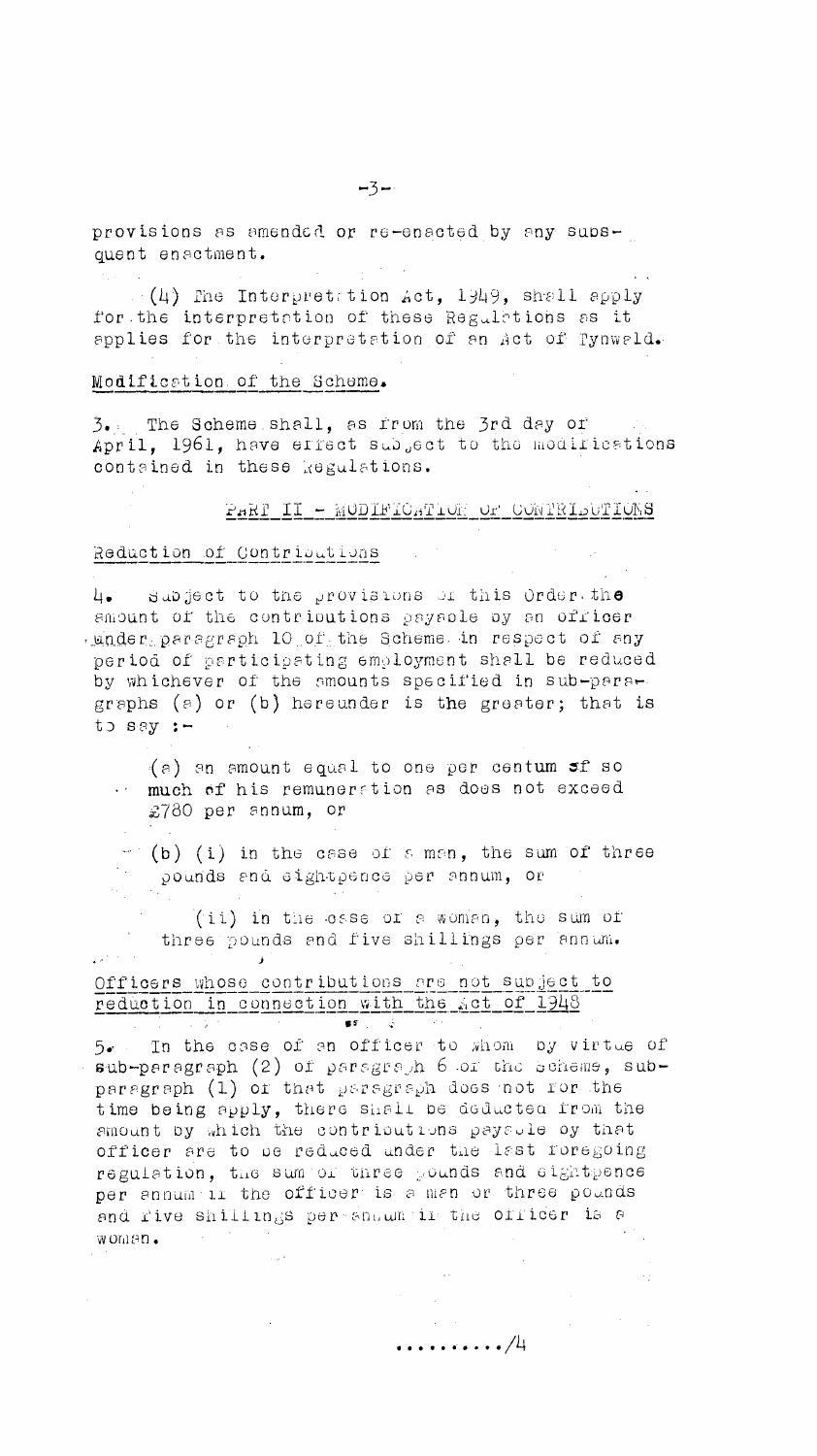Board's contribtuions and the bar

 $6.$ There the contribtuions payable by an officer are subgect to reduction under these Regulations the contributions to be paid in respect of him by the Board under the provisions of paragraph 12 of the Scheme shall be reduced in the like manner as is provided in this part of these Regulations.

Exclusion of existing provisions for reduction of . contributions.

so long as the contributions pay able by any  $7.$ orficer under paragraph 10 of the Soneme or by the Board are subject to reduction in accordance with the foregoing regulations, those contributions shall not be subject to reduction under paragraph 6 or the Scheme.

|  |  | -PART III - MODIFICATION OF LENEFIES ETC |
|--|--|------------------------------------------|
|  |  |                                          |
|  |  |                                          |

 $8.44$  $(1)$  there  $$ in Pol

> $(a)$  a person to anomal supersumulation allowance is granted under the Scheme is entitled to graduated retirement benerit, or would be so entitled in he were over pensionsule age and had retired from regular employment. and  $\sim$

(b) the whole or any part of such graduated retirement benefit is attributable to graduated contribtuions paid, or treated by virtue of subsection (3) of section 6 of the Act of 1961 as having been paid, by him during any period of his rectonable service in respect of his employment in the service of the Board, bœa

(c) the number of units of such graduated contributions, ascertained in accordance with subsections  $(3)$  and  $(4)$  or the set of 1961, exceeds four, his superannuation allowance shall in respect of any period after he has attained pensionable ago, be reduced in accordance with the next following persgreph.

 $\le$  (2) The yearly rate of such a person's superannuation allowance shall be reduced by one pound sim shillings nor every unit, ascertained in accordance with subsections  $(3)$  and  $(4)$  or section 4 or the Act of 1961, or graduated contributions paid, or treated by virtue or subsection (3) of section 6 of that het as having been paid, by him during any period or his reckonable service in respect of his employment in

والمولاء والوالون والأنابية

**. . . . . . . . . . .** /5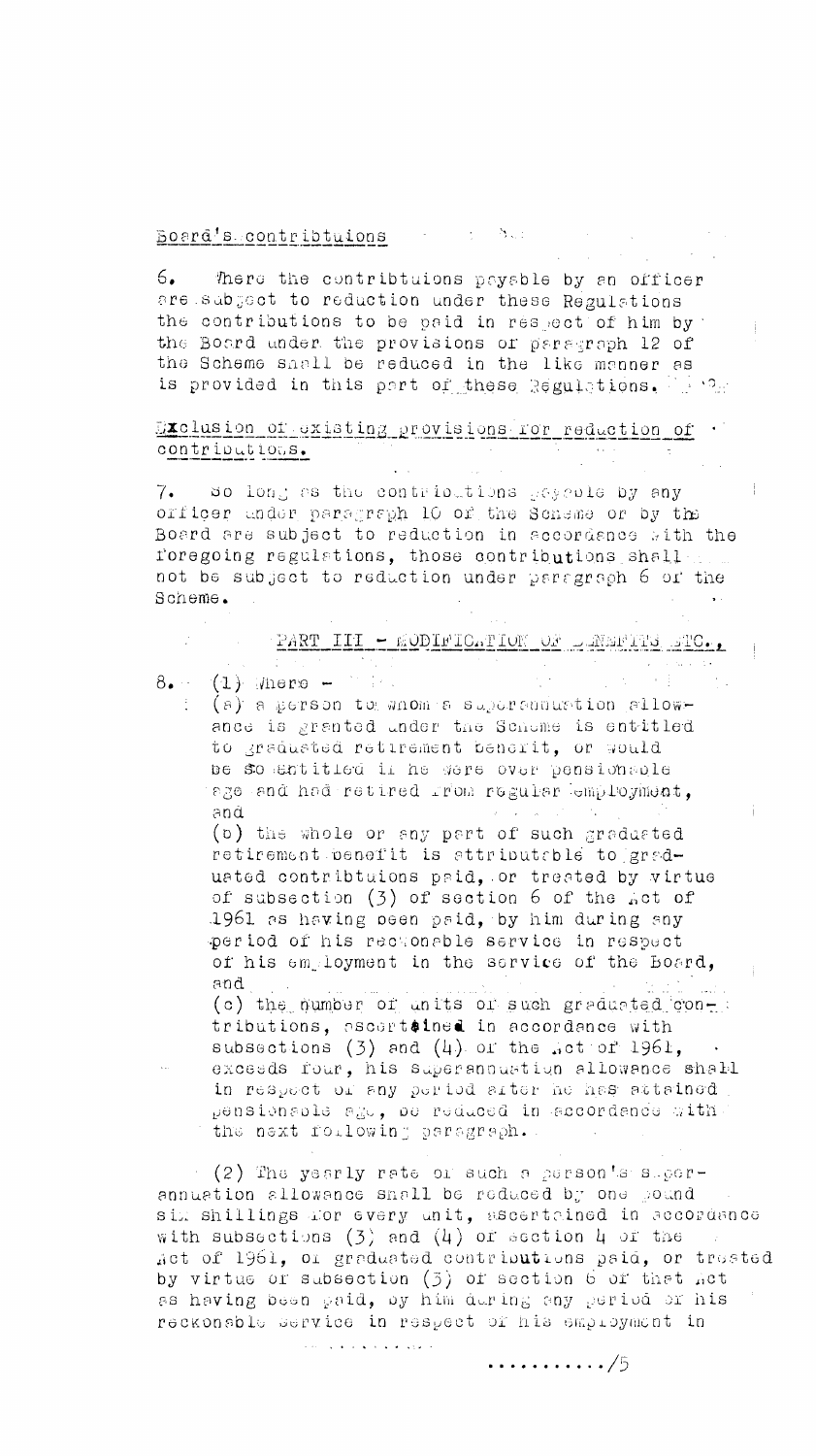#### in the service or the Board.

#### Officers whose superannuation allowance is subject to reduction in connection with the net of 1948.

 $9.$ where a superannuation allowance payable to any officer would, spart from these regulations, be subject to reduction under persgraph 6 of the Scheme, so much of that superannuation allowance as is attributable to any period of participating employment shall be reduced in accordance with the said paragraph 6 and shall be further reduced in accordance with regulation 8 of these regulations.

#### Reduction of retiring allowances, short service gratuities and death gratuities.

10. (1) Subject to the provisions or this regulation, if no superannustion sllowsnee is payeale to an officer, but there is payable to or in respect of him a retiring allowance, a short service gratuity or a death gratuity and by reason of the cessation of his<br>employment, a payment in lieu of contributions is required to be made under the .act of 1961, or such a payment has previously been made under the .et of 1961, in circumstances not involving a return of contributions, the retiring allo ance, short service gratuity, death gratuity or similar benefit shall be reduced by a sun amounting to half of the payment in lieu or contributions or malf the aggregate or such payments if more than one has been made.

(2) No payment in lieu or contributions anall be taken into account for the purpose of this regristion -

 $(e)$  on more then one occesion;

 $\mathcal{L}^{(1)}$ 

- (o) ir the peyment was made on the termination of any period of employment which is not. reckonable as service for the purposes of the Scheme; or
- (c) if the payment is one which has been reduced under regulation 13 of the National Insurance (Isle of Man) (Non-participation assurence of Equivalent Pension Benefits) Regulations, 1961,

 $\ldots \ldots \ldots \ldots \mathbin{/6}$ 

 $\frac{1}{2} \sqrt{\frac{2}{\pi}}$  .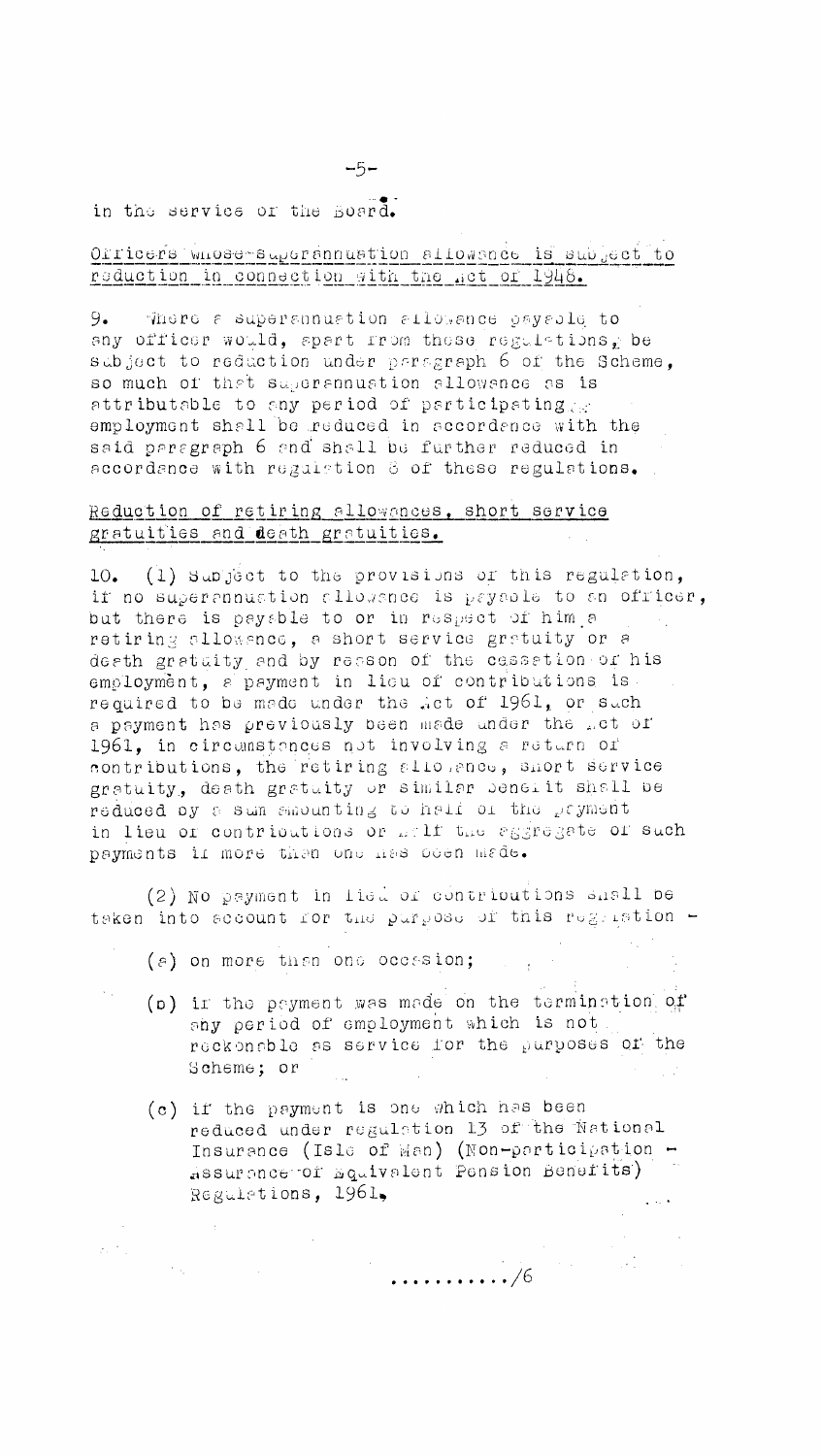Adjustments following payments in lieu of contributions.

11. (1) Subject to the provisions of this  $r \circ \alpha$ ulation, where an officer leaves employment or dies in circumstances in which under the Scheme there is payable to or in respect of him an amount by way of return of contributions and a payment in lieu or contributions under the .et of 1961, has previously been made in respect of him in circumstences not involving a return of contributions, the amount payable to or in respect of him by way of return or contributions shall be reduced by a sum equal to the amount, or aggregate of the amounts, by which, under sup-section 5 or section 9 or the Act of 1961, any payment by way of return of contributions could have been reduced if one had been made at the time when the previous payment in lieu of contributions was made.

(2) No payment in lieu of contributions shall be taken into account for the purposes of this  $regularation -$ 

- $(e)$  on more than one occesion; or
- (b) if the payment is one which has been reduced under regulation 13 or the National Insurance (isle of Man) (Non-Farticipation nssurance of Equivalent Pension Bonsiits) Regulations, 1961,

(3) There a payment to any officer by way of return of contributions is reduced under sup-section (5) of section 9 of the .et of 1961, or under paragraph (1) of this regulation, the emount by which the payment is reduced shall be treated for the purposes of any subsequent return of contributions to which the officer may become entitled as having been returned to and retained by the officer.

#### FREE IV - MISCHELMOUS

#### Contributions deemed to neve been made

12. If in respect of any period an officer pays no contributions under the Scheme by reason of the fact that the amount of the reduction in his contributions provided for by these Regulations equals or exceeds the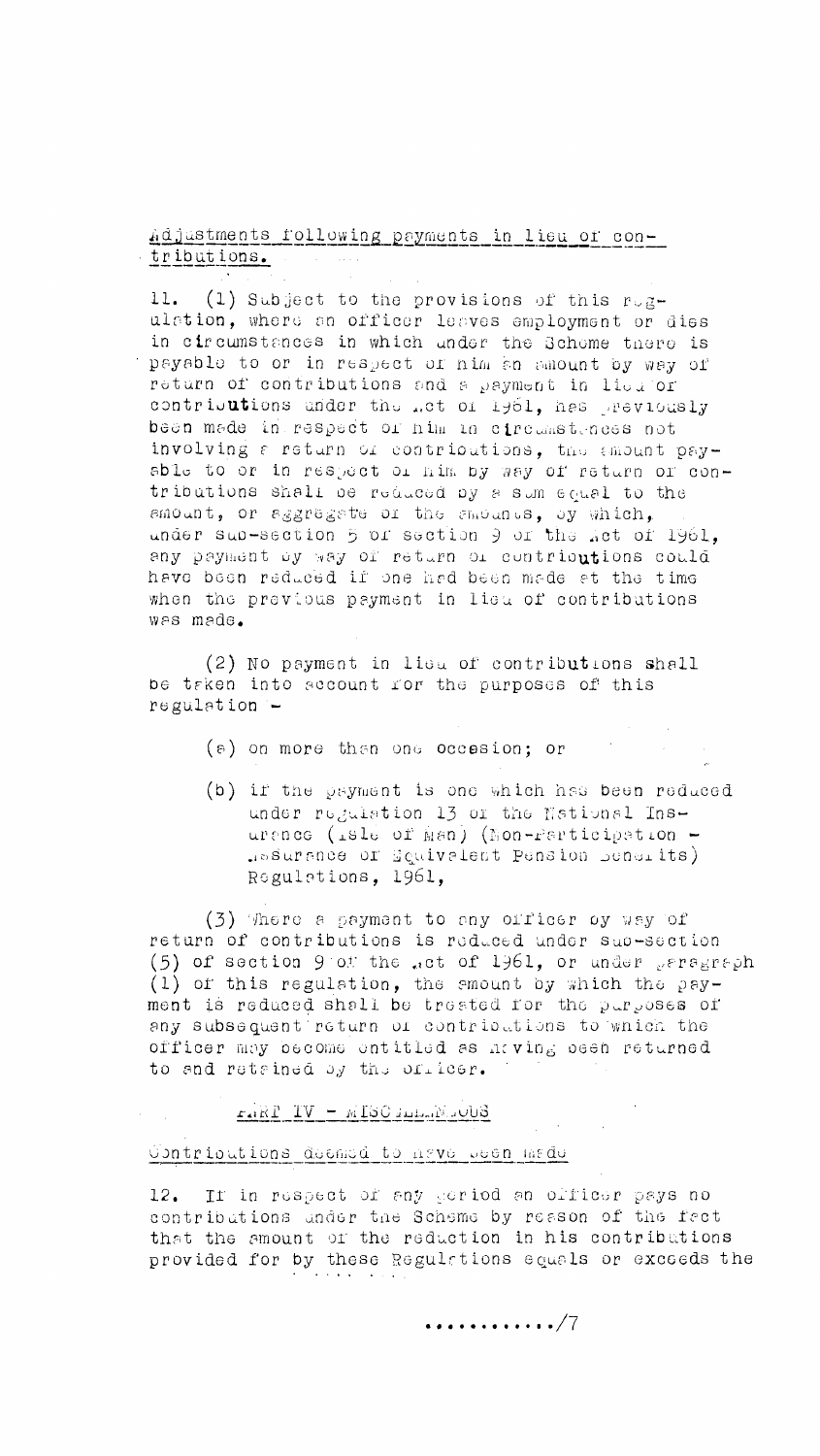#### $T_{\rm eff}$  and  $T_{\rm eff}$  and  $T_{\rm eff}$

the amount of his contributions he shall, neverthe less, be deemed for the purposes of the Scheme to have made the contributions required by the. Scheme in respect of that period.

#### Fractions of a penny

For the purposes of these Regulations, no  $13$ account shall be taken of frections of a penny less than a halfpenny and fractions of a penny of a halfpenny or more shall be treated as a penny,

#### PART V - LIMITATION OF SURRENDER, COMMUTATION etc., OF FENSIONS

14. Mere a supersundation allowance is granted under the Scheme to a person who, immediately before he ceased to be employed in the service of the Board, was employed in a non-participating employment, so much of his superannuation allowance as is equal to the amount of his notional graduated retirement benefit shall, notwithstanding anything in the Scheme, not be capable of being terminated or suspended exoapt for such causes as may be prescribed by regulations made by the Isle or man Board of Social Services under paragraph (c) of subsection  $(1)$  of section 7 or the net of 1961.

 $(1)$  here a person and is employed in the service  $15.$ of the Board in a non-participating employment, or who, immediately ourbro ne cossed to be employed in the service of the Board, was say foyed in a nonparticipating employment, surrenders part or a superannuation allowance under section 2 of the Superannuation Act, 1935, of the Imperial Parliament, the part of the sllowance surrendered by him shall, notwithstanding anything in that section or any Rules made thereunder, not exceed the difference between the emount of the allowance and his notional graduated retirement benefit.

(2) Where a person who, immediately before he ceased to be employed in the survice of the Board, was employed in a non-participating employment surrenders part of a superennustion allosance under section 33 of the Supersunustion .et, 1949, or the Imperial rerliament

**. . . . . . . . .** /8.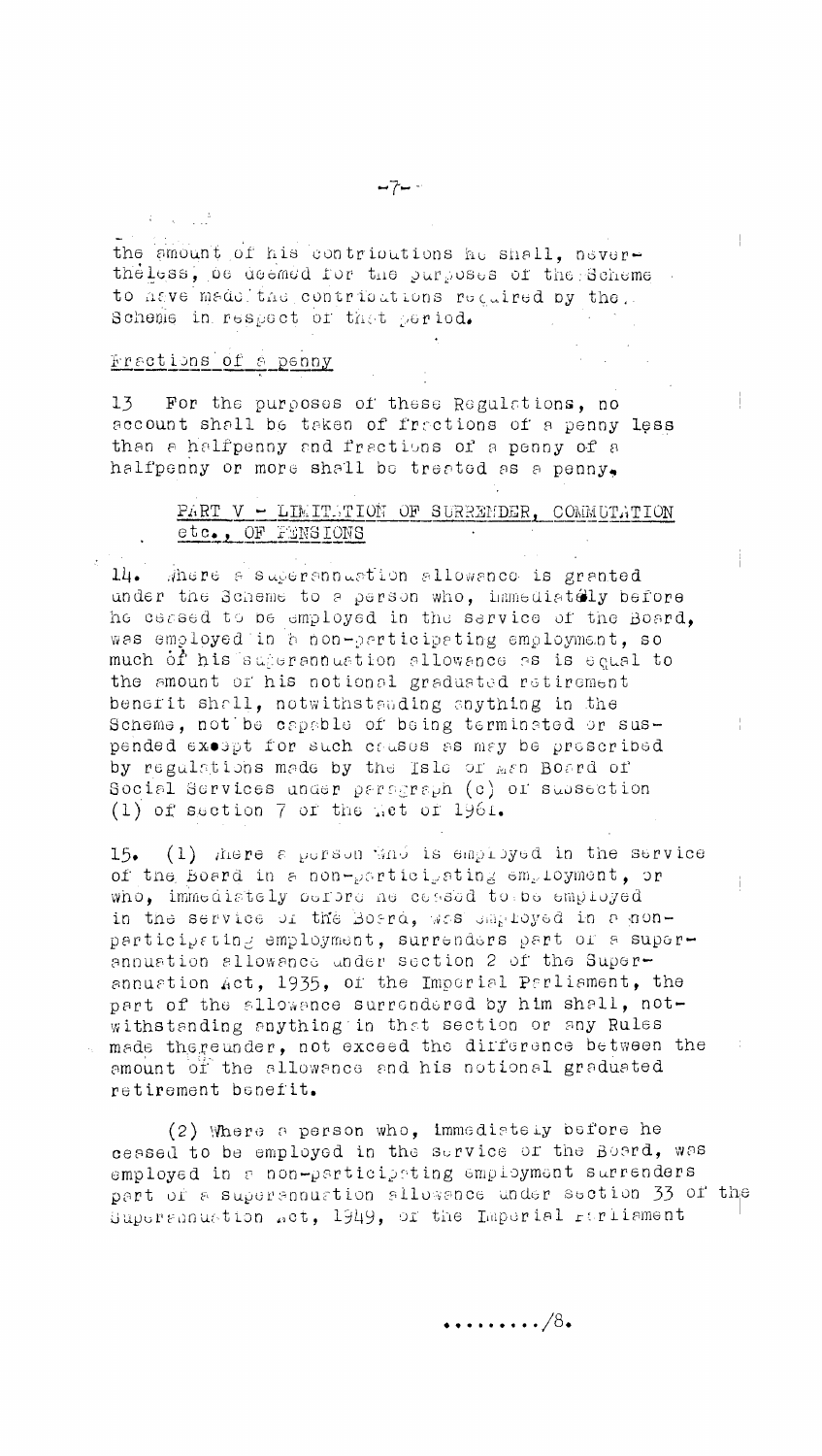1935, of the Imperial Parliament shall, notwithstanding anything in the said section 33 or any Rules made thereunder, not exceed the difference between the amount of the allowance and his notional graduated retirement benefit.

 $where 16.$ 

(a) an allowance under section 6 of the supermnuation Act, 1909, of the Imperial Parliament, (which relates to compensation for abolition of office) has been granted to a person who, immediately before he ceased to be employed in the service of the Board, was employed in a non-participating employment, and

(b) he makes an application under the Pensions Commutation nets, 1871 to 1882, of the Imperial Parliament, for the commutation of the said allowance or a portion thereof by the payment or a capital sum of money. so much of the said allowance as is equal to the amount of his notional graduated retirement penerit snall, notwithstanding anything in the Pensions Commutation Acts, 1871 to 1882 of the

Given under my hand this 15th day of March ninteen hundred and sixty-one.

Imperial Parliament, not be capable of being

commuted under those nets.

 $\label{eq:2.1} \frac{1}{\sqrt{2}}\int_{\mathbb{R}^3}\frac{1}{\sqrt{2}}\left(\frac{1}{\sqrt{2}}\right)^2\frac{1}{\sqrt{2}}\left(\frac{1}{\sqrt{2}}\right)^2\frac{1}{\sqrt{2}}\left(\frac{1}{\sqrt{2}}\right)^2\frac{1}{\sqrt{2}}\left(\frac{1}{\sqrt{2}}\right)^2\frac{1}{\sqrt{2}}\left(\frac{1}{\sqrt{2}}\right)^2\frac{1}{\sqrt{2}}\frac{1}{\sqrt{2}}\frac{1}{\sqrt{2}}\frac{1}{\sqrt{2}}\frac{1}{\sqrt{2}}\frac{1}{\sqrt{2}}$ 

 $\label{eq:2.1} \begin{split} \frac{1}{\sqrt{2}}\left(\frac{1}{\sqrt{2}}\right)^{2} &\frac{1}{\sqrt{2}}\left(\frac{1}{\sqrt{2}}\right)^{2} &\frac{1}{\sqrt{2}}\left(\frac{1}{\sqrt{2}}\right)^{2} &\frac{1}{\sqrt{2}}\left(\frac{1}{\sqrt{2}}\right)^{2} &\frac{1}{\sqrt{2}}\left(\frac{1}{\sqrt{2}}\right)^{2} &\frac{1}{\sqrt{2}}\left(\frac{1}{\sqrt{2}}\right)^{2} &\frac{1}{\sqrt{2}}\left(\frac{1}{\sqrt{2}}\right)^{2} &\frac{$ 

R. H. GARVEY

**Liéutenant Governor**<br>Diéuten**ant Governor**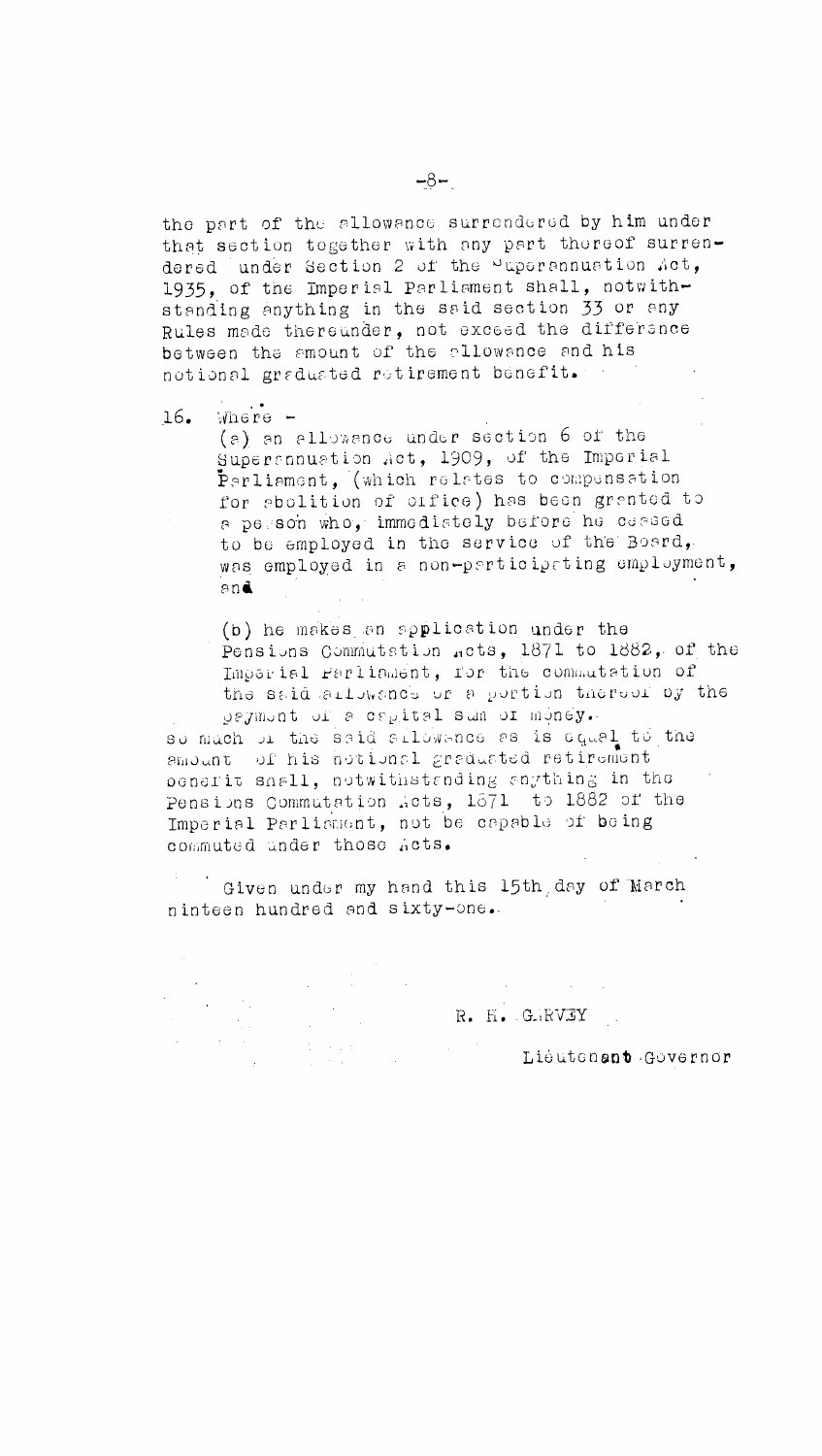#### EXTERNATORY EOTH

. (This note is not part of the Regulations, put is intended to indicate their general purport).

These Regulations modify the Superannuation (Officers of Boards) (Isle of .an Electricity Board) Scheme, 1960, in connection with the operation of the National Insurance (Isle of Man) Act, 1961.

Part I of the Regulations contains definitions of words and expressions used and provides that the Scheme is to be modified in accordance with the succeeding provisions of the Regulations.

Part II provides that superannuation contributions payable under the Scheme are to be reduced during periods of participating omployment for the purposes of the Kational Insurance (Isle of Man) The method of reduction takes account  $\text{act}$ , 1961. of any reduction already recuired to be made in connection with the National Insurance (Isle of Man) Act, 1948, and provides for a single consolidated reduction.

Under Part III pensions payaule under the Scheme are reduced where any service recupacule for the pension also qualifies the employee for graduated retirement benefit under the National Insurance (Isla of man) met, 1961. Lamp som ocnerits under the Schome in respect of non-participating omployment are reduced to take account or payments which the employer is required to make under the net of 1961 on the termination of non-participating employment. This Part also includes a provision for the deduction from contributions returned to an employee of sums paid in respect of him as payments in lieu of contributions.

The miscellaneous provisions in Part IV include a provision that the contributions required by the Scheme are to be deemed for the purpose of reckoning contributing service to have been made in full, notwithstanding the reductions required by the Regulations.

In part V of the Regulations provision is made ror modifying the scieme -

> (i) by limiting the right to surrender, commute or assign a pension in certain cases, and

> > $\ldots \ldots \ldots \left/10\right.$